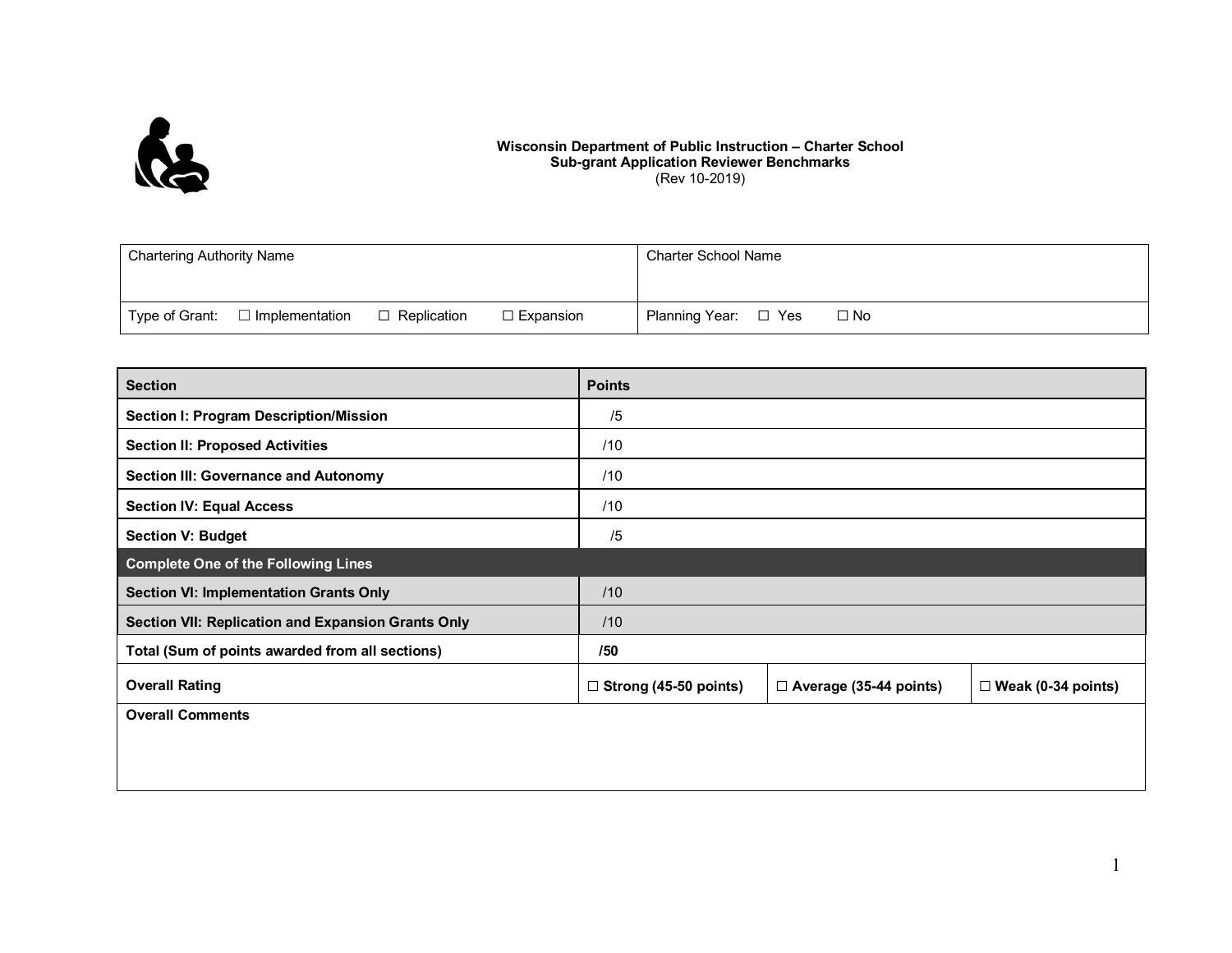| <b>Program Description/Mission (5 Points Max)</b><br>ı.                                                                                                                                                                                                                                                                                                                                                                                                                                                                                                                                                                                                                                                                                                                                                                                                                                    | <b>Exceeds</b><br><b>Expectations</b> | <b>Meets</b> | <b>Approaches</b><br><b>Expectations Expectations</b> | <b>Does Not Meet</b><br><b>Expectations</b> |
|--------------------------------------------------------------------------------------------------------------------------------------------------------------------------------------------------------------------------------------------------------------------------------------------------------------------------------------------------------------------------------------------------------------------------------------------------------------------------------------------------------------------------------------------------------------------------------------------------------------------------------------------------------------------------------------------------------------------------------------------------------------------------------------------------------------------------------------------------------------------------------------------|---------------------------------------|--------------|-------------------------------------------------------|---------------------------------------------|
| Describes how the mission directly relates to at least two of the following:<br>Increasing access to educationally disadvantaged students<br>а.<br>Reducing and eliminating the achievement gap for educationally disadvantaged<br>b.<br>students<br>Serving students at-risk of dropping out or who have previously dropped out<br>c.<br>Increasing the overall graduation rate<br>d.<br>Increasing career and college readiness<br>е.                                                                                                                                                                                                                                                                                                                                                                                                                                                    | П                                     | $\Box$       | $\Box$                                                | $\Box$                                      |
| Describes the educational/curricular model of the charter school being proposed,<br>2.<br>expanded, or replicated. Explains how the program promotes a diversity of educational<br>options within the community served and is responsive to students most in need.                                                                                                                                                                                                                                                                                                                                                                                                                                                                                                                                                                                                                         | $\Box$                                | $\Box$       | $\Box$                                                | $\Box$                                      |
| Describes how, consistent with the definition of a charter school under federal law, the<br>3.<br>new, replicated, or expanded charter school will take advantage of the autonomy and<br>flexibility afforded to charter schools.                                                                                                                                                                                                                                                                                                                                                                                                                                                                                                                                                                                                                                                          | $\Box$                                | $\Box$       | $\Box$                                                | $\Box$                                      |
| Using a timeline, describes the present state of the planning process; the activities<br>4.<br>undertaken to date; the variety of stakeholders involved in the process; the financial or<br>other resources available; and the involvement of the authorizer, administration, and staff.<br>Provides a description of how families and other members of the community have been<br>involved in the planning and design of the new or expanded charter school and provides<br>examples of how feedback from stakeholders has impacted the planning and design<br>process.                                                                                                                                                                                                                                                                                                                   | $\Box$                                | $\Box$       | $\Box$                                                | $\Box$                                      |
| Review the response and the letters of support in Appendix B. Describes the community<br>served and the level and extent of family and community support for the new or expanded<br>charter school, including the need that the new or expanded charter school will meet.<br>Explains how community and family support for the new or expanded charter school has<br>been assessed.                                                                                                                                                                                                                                                                                                                                                                                                                                                                                                        | $\Box$                                | $\Box$       | $\Box$                                                | $\Box$                                      |
| 6. For each year of the grant, uses one or more tables to provide the grades served and<br>projected enrollment by grade level. Disaggregates student population data by<br>ethnicity/race and by educationally disadvantaged student subgroups (economically<br>disadvantaged students, students with disabilities, migrant students, English language<br>learners, neglected or delinquent students, and homeless students). Only includes<br>students attending on a fulltime basis. Explains the projections.<br>Expansion grant applicants must explain the projected significant increase in enrollment<br>and/or grades to be added to existing high-quality charter school.<br>Review the authorizer approval in Appendix C. The projected enrollment and grades<br>served described in this section must be consistent with the evidence of authorizer<br>approval in Appendix C. | $\Box$                                | $\Box$       | $\Box$                                                | $\Box$                                      |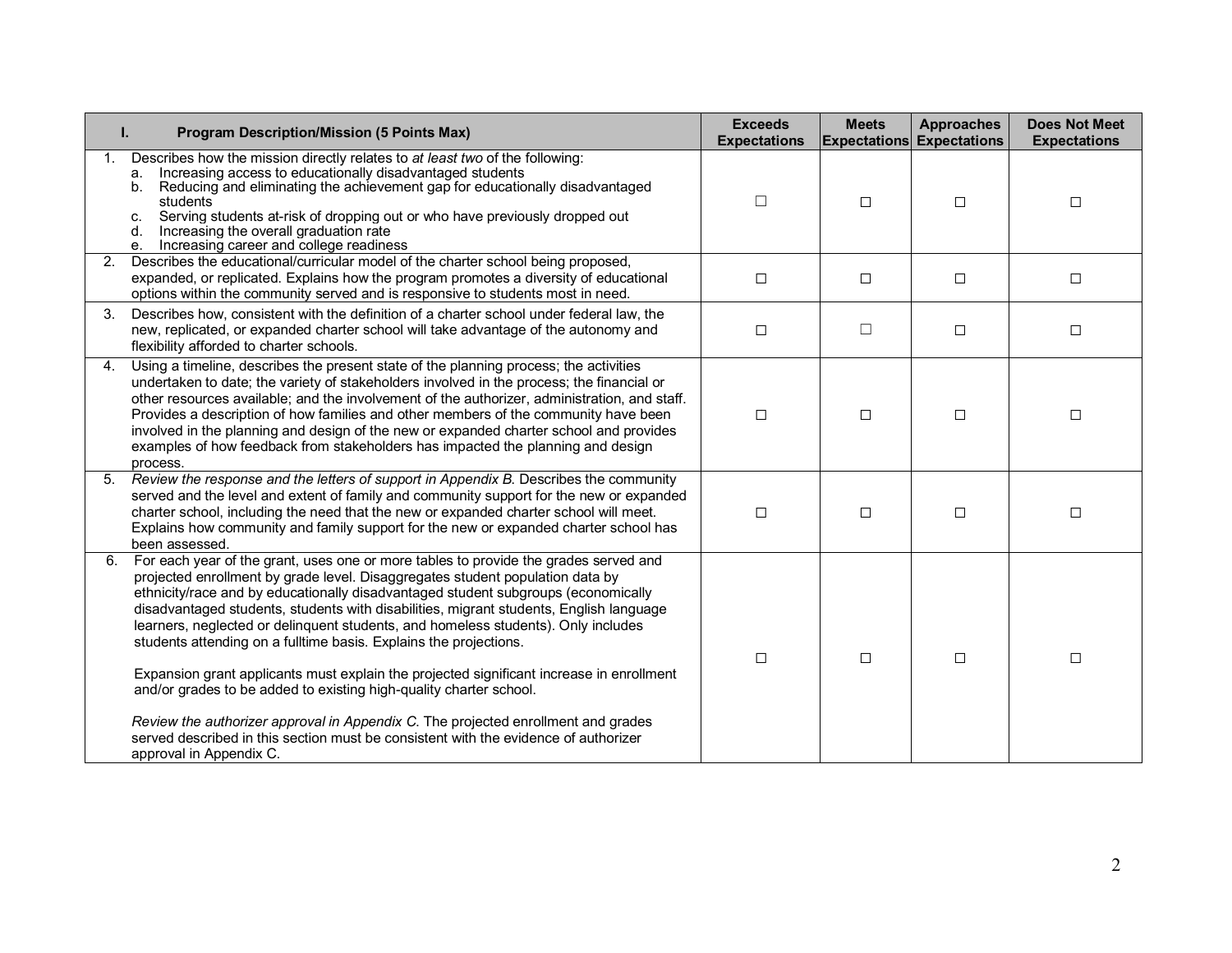| <b>Program Description/Mission (5 Points Max)</b><br>. . | <b>Exceeds</b><br><b>Expectations</b> | <b>Meets</b> | <b>Approaches</b><br><b>Expectations Expectations</b> | <b>Does Not Meet</b><br><b>Expectations</b> |  |
|----------------------------------------------------------|---------------------------------------|--------------|-------------------------------------------------------|---------------------------------------------|--|
| Total Points Awarded for this Section (1-5)              | 75                                    |              |                                                       |                                             |  |
| Comments                                                 |                                       |              |                                                       |                                             |  |
|                                                          |                                       |              |                                                       |                                             |  |

|    | II.<br><b>Proposed Activities (10 Points Max)</b>                                                                                                                                                                                                                                                                                                                                                                                                                                                                             | <b>Exceeds</b> | <b>Meets</b><br><b>Expectations Expectations</b> | <b>Approaches</b><br><b>Expectations</b> | <b>Does Not Meet</b><br><b>Expectations</b> |
|----|-------------------------------------------------------------------------------------------------------------------------------------------------------------------------------------------------------------------------------------------------------------------------------------------------------------------------------------------------------------------------------------------------------------------------------------------------------------------------------------------------------------------------------|----------------|--------------------------------------------------|------------------------------------------|---------------------------------------------|
|    | Activities conducted under this grant must be directly related to opening and preparing for the<br>operation of a new, replicated, or expanded high-quality charter school.                                                                                                                                                                                                                                                                                                                                                   |                |                                                  |                                          |                                             |
|    | Describes the specific activities to be completed under this grant; the variety of stakeholders<br>involved in the process; the financial resources and community resources available; and the<br>involvement of the authorizer, administration, and staff.                                                                                                                                                                                                                                                                   | П              | П                                                | П                                        | $\Box$                                      |
| 2. | Describes how student achievement will be measured each year. Identifies the nationally<br>standardized achievement test to be used fall and spring in reading and math. Explains how<br>formative and summative assessments will be used to improve instruction, and how it will be<br>used to measure progress over time.                                                                                                                                                                                                   | П              | П                                                | П                                        | П                                           |
| 3. | Review the response and the performance measures in Appendix D. Uses the table to<br>identify between four and ten performance measures for the charter school. Performance<br>measures are specific, measurable, and achievable. Performance measures include baseline<br>data, if applicable, and annual targets. At least one of the performance measures must relate<br>to a nationally standardized achievement test in reading and math, and at least one must be<br>measurable during the planning year, if applicable | П              | П                                                | П                                        | П                                           |
|    | a. Justifies each performance measure in terms of its value in improving student<br>achievement.                                                                                                                                                                                                                                                                                                                                                                                                                              | $\Box$         | $\Box$                                           | П                                        | П                                           |
|    | Explains how at least one performance measure specifically addresses activities designed<br>$b_{-}$<br>to improve academic outcomes for educationally disadvantaged students.                                                                                                                                                                                                                                                                                                                                                 | □              | □                                                | П                                        | □                                           |
|    | Describes how each performance measure is specific and measurable at least twice<br>C.<br>annually.                                                                                                                                                                                                                                                                                                                                                                                                                           | $\Box$         | $\Box$                                           | П                                        | □                                           |
| 4. | Describes how the charter school will share best and promising practices with other charter<br>schools and traditional public schools.                                                                                                                                                                                                                                                                                                                                                                                        | П              | $\Box$                                           | П                                        | П                                           |
| 5. | As applicable, describes how grant funds will be used for: (a) training, (b) consultants, (c)<br>coaches, (d) curriculum development, (e) purchases, (f) outreach, (g) student recruitment, (h)<br>staff recruitment, (i) planning year salaries, extended contracts, and substitute teachers.<br>Expenses must align with the activities described in this section.                                                                                                                                                          | $\Box$         | $\Box$                                           | $\Box$                                   | □                                           |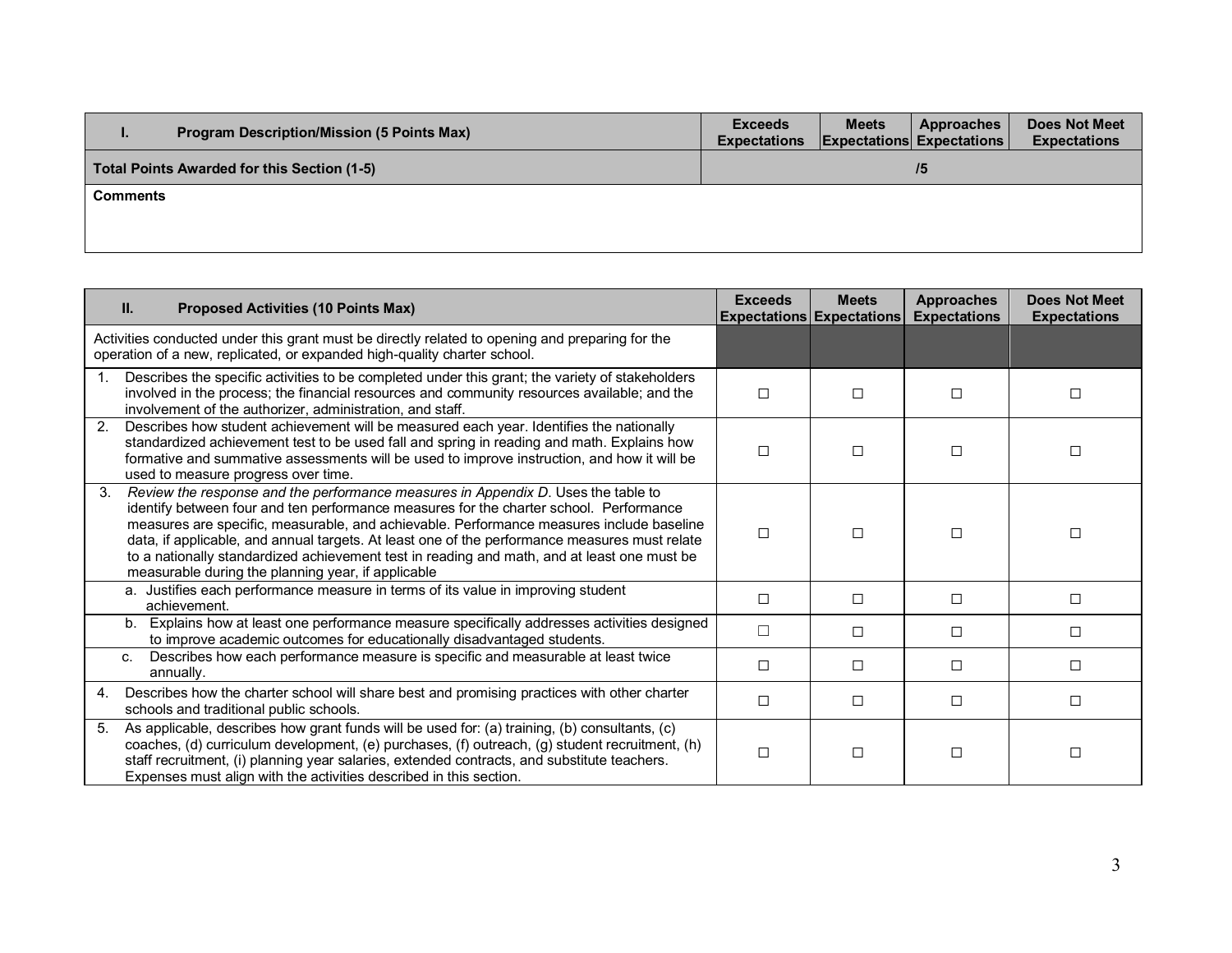| н.<br><b>Proposed Activities (10 Points Max)</b> | <b>Exceeds</b> | <b>Meets</b> | <b>Approaches</b><br><b>Expectations Expectations Expectations</b> | <b>Does Not Meet</b><br><b>Expectations</b> |
|--------------------------------------------------|----------------|--------------|--------------------------------------------------------------------|---------------------------------------------|
| Total Points Awarded for this Section (1-10)     |                |              | 110                                                                |                                             |
| Comments                                         |                |              |                                                                    |                                             |
|                                                  |                |              |                                                                    |                                             |
|                                                  |                |              |                                                                    |                                             |

|    | III.<br><b>Governance and Autonomy Criteria (Max 10 Points)</b>                                                                                                                                                                                                                                                                                                                                                                                                                                                                                                                                                                                                | <b>Exceeds</b> | <b>Meets</b><br><b>Expectations Expectations</b> | <b>Approaches</b><br><b>Expectations</b> | <b>Does Not Meet</b><br><b>Expectations</b> |
|----|----------------------------------------------------------------------------------------------------------------------------------------------------------------------------------------------------------------------------------------------------------------------------------------------------------------------------------------------------------------------------------------------------------------------------------------------------------------------------------------------------------------------------------------------------------------------------------------------------------------------------------------------------------------|----------------|--------------------------------------------------|------------------------------------------|---------------------------------------------|
| 1. | Describes how the authorizer will monitor school performance and compliance with the<br>contract and the quality controls agreed to between the charter school and the authorizer,<br>including any performance agreements. Includes how the charter school's performance in<br>the state's accountability system and impact on student achievement will be one of the<br>most important factors for renewal or revocation of the school's charter. Also, describes<br>how the authorizer will reserve the right to revoke or not renew the school's charter based<br>on financial, structural, or operational factors involving the management of the school. | $\Box$         | $\Box$                                           | □                                        | □                                           |
| 2. | For DPI use only.                                                                                                                                                                                                                                                                                                                                                                                                                                                                                                                                                                                                                                              |                |                                                  |                                          |                                             |
| 3. | Charter schools must have a separate governance board that is legally able to contract<br>with the authorizer. Under federal policy, no employees or officers of the authorizing entity<br>may hold membership on the charter school's governing board. The governance board of<br>a grantee must be a non-stock corporation/non-profit entity under Wisconsin law. Funding<br>will not be made available until proof of non-stock/non-profit status and other required<br>documents are provided.                                                                                                                                                             |                |                                                  |                                          |                                             |
|    | Provides a description of the governing board, including the roles of board members<br>a.<br>and the unique skills and diversity of perspectives sought. For schools with existing<br>boards, provide the names of the board members and describe how board members<br>are qualified to oversee the operation of the charter school.                                                                                                                                                                                                                                                                                                                           | $\Box$         | $\Box$                                           | $\Box$                                   | □                                           |
|    | Describes the election of members, length of terms of office, and frequency of<br>b.<br>meetings. Describes how the governance board ensures arm's length transactions<br>with the authorizer and all other entities transacting with the governance board.                                                                                                                                                                                                                                                                                                                                                                                                    | $\Box$         | $\Box$                                           | $\Box$                                   | $\Box$                                      |
| 4. | Describes the authority this governing board has to make decisions regarding the<br>operation of the charter school including: (a) personnel, (b) curriculum, (c) local<br>assessments, (d) policy development, (e) budget and expenditures, and (f) daily<br>operations. Applicant must demonstrate how it will ensure that the governance board<br>maintains a high-level of autonomy and independence.                                                                                                                                                                                                                                                      | $\Box$         | $\Box$                                           | $\Box$                                   | □                                           |
| 5. | Includes a description of the administrative relationship between the charter school and<br>the authorizer. Describes any services the authorizer will provide the school and describes<br>how the charter school will be managed.                                                                                                                                                                                                                                                                                                                                                                                                                             | □              | $\Box$                                           | □                                        | □                                           |
| 6. | Describes how the charter school will solicit and consider input from stakeholders,<br>including parents and other community members on the implementation, expansion, or                                                                                                                                                                                                                                                                                                                                                                                                                                                                                      | $\Box$         | $\Box$                                           | $\Box$                                   | □                                           |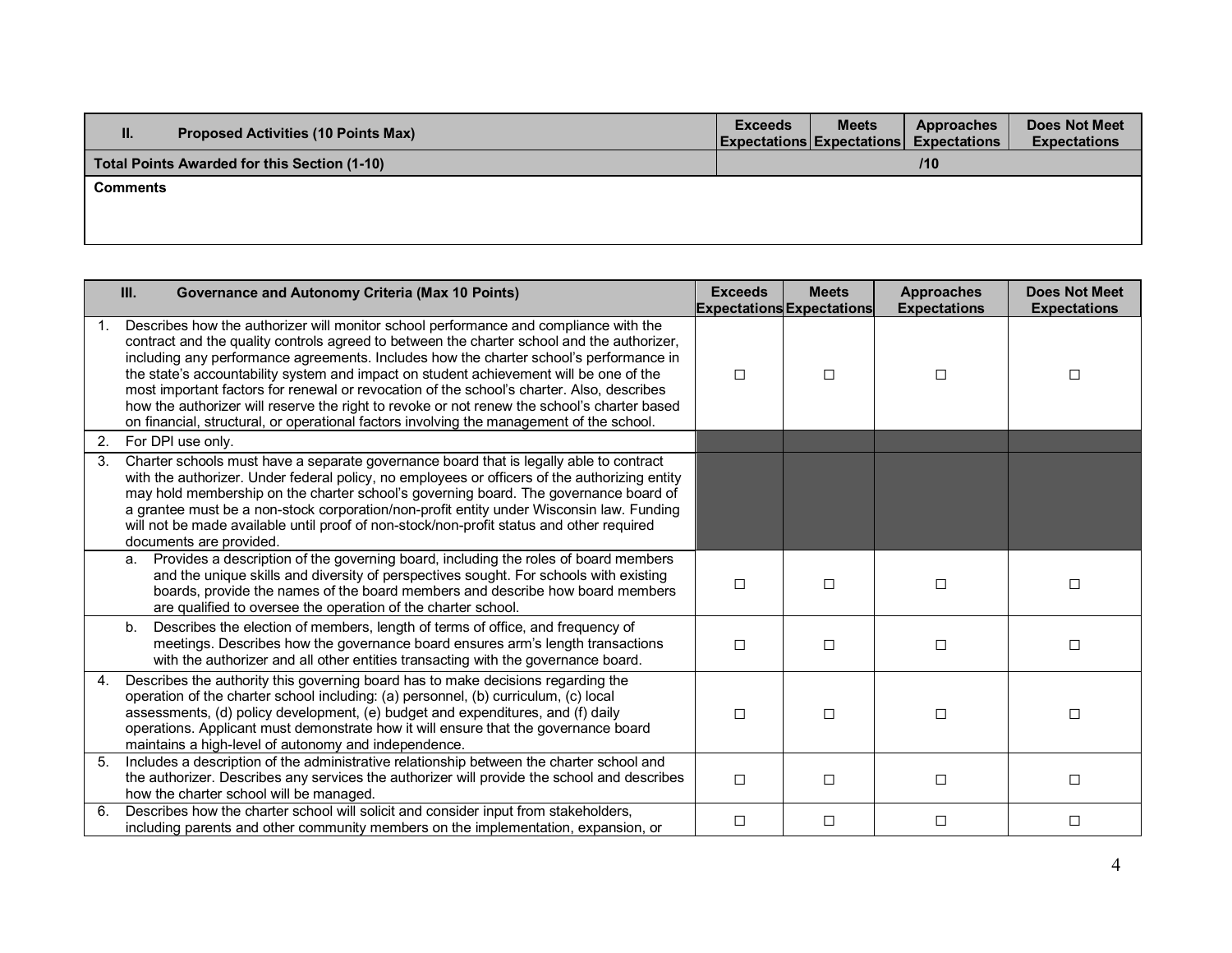| replication and the operation of the charter school, including how the charter school will<br>support the use of effective parent, family, and community engagement strategies in its<br>operation.                                                |  |     |  |
|----------------------------------------------------------------------------------------------------------------------------------------------------------------------------------------------------------------------------------------------------|--|-----|--|
| Describes the roles and responsibilities of the charter school, including any potential<br>partners and charter management organizations, if applicable. Includes the administrative<br>and contractual roles and responsibilities of the parties. |  |     |  |
| <b>Total Points Awarded for this Section (1-10)</b>                                                                                                                                                                                                |  | 110 |  |
| <b>Comments</b>                                                                                                                                                                                                                                    |  |     |  |
|                                                                                                                                                                                                                                                    |  |     |  |
|                                                                                                                                                                                                                                                    |  |     |  |

|                | <b>Equal Access Criteria (Max 10 Points)</b><br>IV.                                                                                                                                                                                                                                                                                                                                                                                                | <b>Exceeds</b> | <b>Meets</b><br><b>Expectations Expectations</b> | <b>Approaches</b><br><b>Expectations</b> | <b>Does Not Meet</b><br><b>Expectations</b> |
|----------------|----------------------------------------------------------------------------------------------------------------------------------------------------------------------------------------------------------------------------------------------------------------------------------------------------------------------------------------------------------------------------------------------------------------------------------------------------|----------------|--------------------------------------------------|------------------------------------------|---------------------------------------------|
| 1.             | Provides a description of how the charter school assures equal access for all students<br>regardless of sex, race, ethnicity, religion, national origin, ancestry, pregnancy, marital or<br>parental status, sexual orientation, gender, or physical, mental, emotional, or learning<br>disability.                                                                                                                                                |                | П                                                | П                                        | П                                           |
| 2.             | As required by section 427 of the General Education Provisions Act (GEPA), describes<br>proposed steps that will be taken to ensure equitable access to, and participation in, the<br>charter school. The statute, which allows applicants discretion in developing the required<br>description, highlights six types of barriers (gender, race, national origin, color, disability, or<br>age) that can impede equitable access or participation. | П              | п                                                | П                                        | П                                           |
| 3 <sub>1</sub> | Describes how the school plans to attract, recruit, admit, enroll, serve, and retain<br>educationally disadvantaged students equitably and inclusively.                                                                                                                                                                                                                                                                                            | П              | П                                                | П                                        | П                                           |
| 4.             | Describes how the school plans to recruit and retain a diverse staff.                                                                                                                                                                                                                                                                                                                                                                              | $\perp$        | $\Box$                                           | □                                        | □                                           |
| 5.             | Provides a description of how students and families in the community are informed about<br>the charter school and given an equal opportunity to attend.                                                                                                                                                                                                                                                                                            | П              | $\Box$                                           | □                                        | П                                           |
| 6.             | Describes how the charter school will meet the educational needs of all its students,<br>including children with disabilities and English language learners.                                                                                                                                                                                                                                                                                       | $\Box$         | □                                                | □                                        | П                                           |
| 7 <sub>1</sub> | Provides the admissions policy for the school, including how the admissions policy is: (a)<br>consistent with the statutory purposes of the federal charter schools program, (b)<br>reasonably necessary to achieve the educational mission of the charter school, (c)<br>consistent with civil rights laws and Part B of the Individuals with Disabilities Education Act<br>(IDEA), and (d) other applicable state and federal law.               | П              | П                                                | П                                        | П                                           |
| 8.             | Provides a description of the random lottery process to be implemented if more students<br>apply for admission than can be accommodated in the charter school.                                                                                                                                                                                                                                                                                     | $\Box$         | П                                                | П                                        | П                                           |
| 9.             | Describes how the charter school governance board has considered and planned for the<br>transportation needs of students. If the school does not or will not provide transportation,<br>explain how the school will ensure access for students without means of transportation.                                                                                                                                                                    | $\Box$         | $\Box$                                           | $\Box$                                   | П                                           |
|                | 10. DPI use only                                                                                                                                                                                                                                                                                                                                                                                                                                   |                |                                                  |                                          |                                             |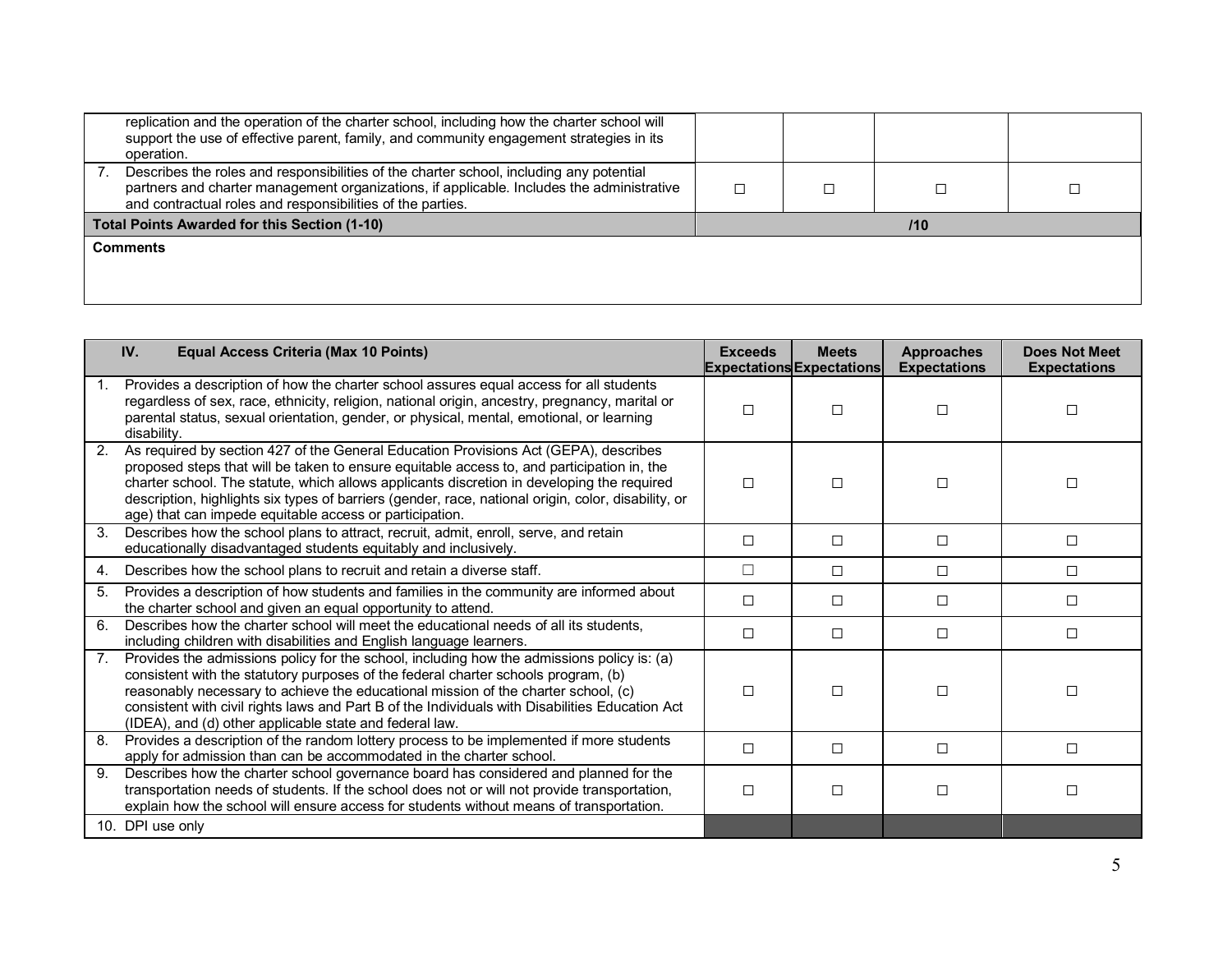| IV.             | <b>Equal Access Criteria (Max 10 Points)</b> | <b>Does Not Meet</b><br><b>Meets</b><br><b>Exceeds</b><br>Approaches<br><b>Expectations</b><br><b>Expectations</b><br><b>Expectations Expectations</b> |
|-----------------|----------------------------------------------|--------------------------------------------------------------------------------------------------------------------------------------------------------|
|                 | Total Points Awarded for this Section (1-10) | 110                                                                                                                                                    |
| <b>Comments</b> |                                              |                                                                                                                                                        |
|                 |                                              |                                                                                                                                                        |

| V.<br><b>Budget Criteria (Max 5 Points)</b>                                                                                                                                                                                                                                                                                                                                                                                                                                                                                                                                                                                                                                                                                                                                                                                                                                                                                                                                                                                                                                                                                                                                                                                                                                                                                  | <b>Exceeds</b> | <b>Meets</b><br><b>Expectations Expectations</b> | <b>Approaches</b><br><b>Expectations</b> | <b>Does Not Meet</b><br><b>Expectations</b> |
|------------------------------------------------------------------------------------------------------------------------------------------------------------------------------------------------------------------------------------------------------------------------------------------------------------------------------------------------------------------------------------------------------------------------------------------------------------------------------------------------------------------------------------------------------------------------------------------------------------------------------------------------------------------------------------------------------------------------------------------------------------------------------------------------------------------------------------------------------------------------------------------------------------------------------------------------------------------------------------------------------------------------------------------------------------------------------------------------------------------------------------------------------------------------------------------------------------------------------------------------------------------------------------------------------------------------------|----------------|--------------------------------------------------|------------------------------------------|---------------------------------------------|
| Review the Budget Summary form (PI-9600-BS) attached as Appendix E. Expenses must align<br>with the outcomes, measurable objectives, and activities related to opening and preparing for the<br>operation of the new or expanded charter school identified in the application narrative. Budget<br>form (PI-9600-BS) must contain allowable costs related to the specific outcomes and proposed<br>activities to be completed during the grant period.                                                                                                                                                                                                                                                                                                                                                                                                                                                                                                                                                                                                                                                                                                                                                                                                                                                                       |                |                                                  |                                          |                                             |
| Allowable Costs: Per the federal regulations included in Section 4303(h) of the ESSA, an<br>eligible applicant may use subgrant funds to support activities related to opening and preparing<br>for the operation of a new charter school which can include:<br>Preparing teachers, schools leaders, and specialized instructional support personnel<br>a.<br>Professional development,<br>Hiring and compensating during planning - teachers, schools leaders, and/or<br>specialized instructional support personnel.<br>Acquiring necessary supplies, training, equipment (including technology), and educational<br>b.<br>materials (including developing and acquiring instructional materials).<br>Carrying out necessary renovations to ensure that a new school building complies with<br>C.<br>applicable statutes and regulations, and minor facilities repairs (excluding construction).<br>Providing one-time, startup costs associated with providing transportation to students to<br>d.<br>and from the charter school.<br>Carrying out community engagement activities, which may include paying the cost of<br>е.<br>student and staff recruitment.<br>Providing for other appropriate, non-sustained costs related to activities in opening and<br>f.<br>preparing for the operation of the charter school. |                |                                                  |                                          |                                             |
| Applicants must ensure that all costs included in the proposed budget are allowable, reasonable<br>and necessary in light of the goals and objectives of the grant application. Any costs determined<br>to be unallowable, unreasonable or unnecessary will be removed from the final budget and a<br>revised budget will be required.                                                                                                                                                                                                                                                                                                                                                                                                                                                                                                                                                                                                                                                                                                                                                                                                                                                                                                                                                                                       |                |                                                  |                                          |                                             |
| Provides an explanation of the costs justifying how they relate to opening and preparing for<br>1.<br>the operation of a new or expanded charter school and why they are necessary. If<br>requesting a 12-month planning period, clearly indicates which costs pertain to the planning<br>period.                                                                                                                                                                                                                                                                                                                                                                                                                                                                                                                                                                                                                                                                                                                                                                                                                                                                                                                                                                                                                            | П              | $\Box$                                           | $\Box$                                   | $\Box$                                      |
| Describes how other federal program funds available to the charter school; e.g. Title I and<br>2.<br>IDEA funds, will be used.                                                                                                                                                                                                                                                                                                                                                                                                                                                                                                                                                                                                                                                                                                                                                                                                                                                                                                                                                                                                                                                                                                                                                                                               | $\Box$         | $\Box$                                           | $\Box$                                   | $\Box$                                      |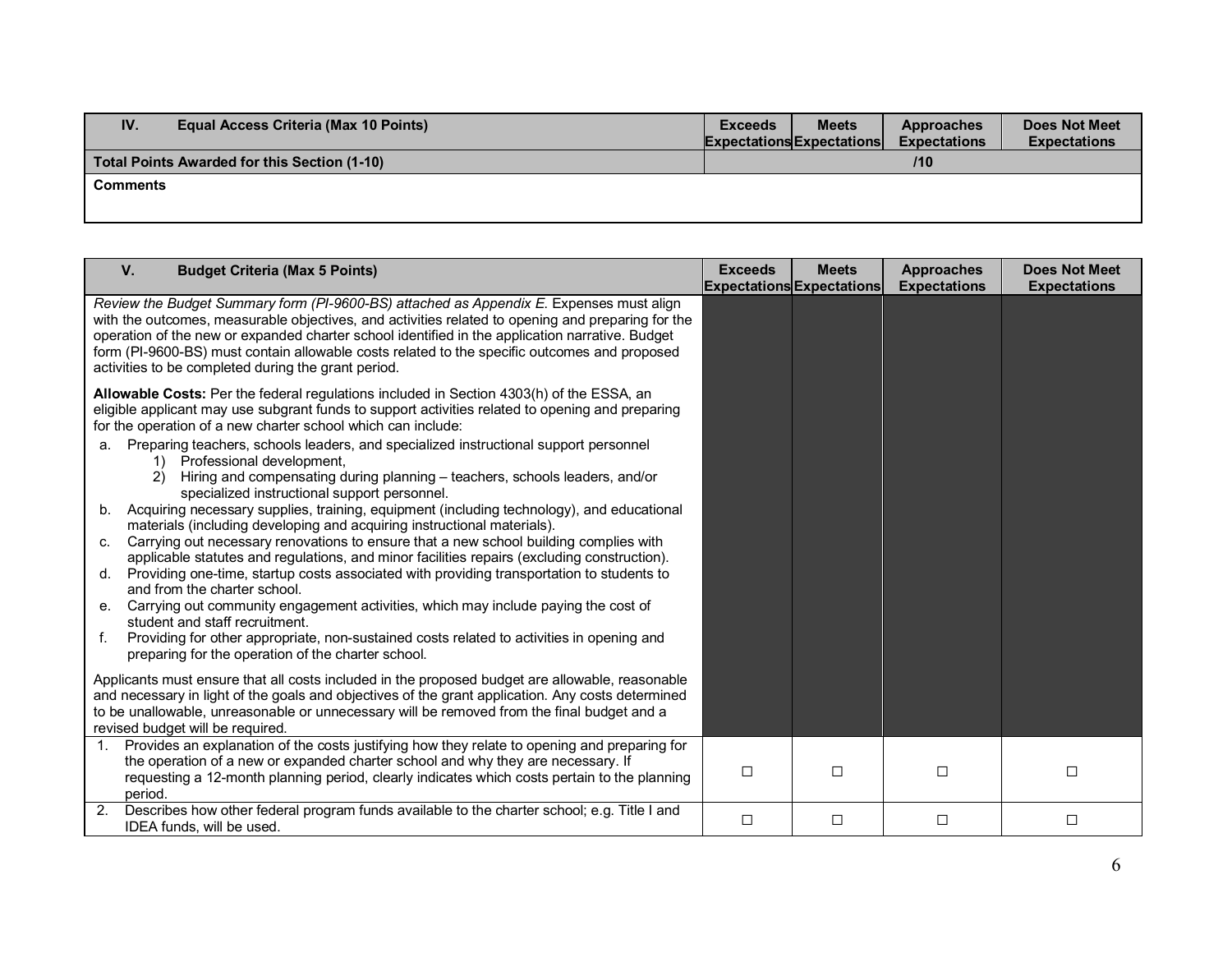| V.<br><b>Budget Criteria (Max 5 Points)</b>                                                                                                                                                                                                                                                                                                                                                                                                                                                                                                                                                        | <b>Exceeds</b> | <b>Meets</b><br><b>Expectations Expectations</b> | <b>Approaches</b><br><b>Expectations</b> | <b>Does Not Meet</b><br><b>Expectations</b> |
|----------------------------------------------------------------------------------------------------------------------------------------------------------------------------------------------------------------------------------------------------------------------------------------------------------------------------------------------------------------------------------------------------------------------------------------------------------------------------------------------------------------------------------------------------------------------------------------------------|----------------|--------------------------------------------------|------------------------------------------|---------------------------------------------|
| Describes the method by which controls over expenditures and records of expenditures will<br>3.<br>be maintained.                                                                                                                                                                                                                                                                                                                                                                                                                                                                                  |                |                                                  | □                                        |                                             |
| Review the Expense and Revenue Worksheet attached as Appendix F. Includes the total<br>4.<br>projected cost of operating the charter school for each of the next five years. (Note: The<br>budget worksheets should include all expenditures and revenues from state, local, federal<br>and other funds, including the anticipated federal charter school grant funds. Provides<br>explanatory information for the Expense and Revenue Worksheet.                                                                                                                                                  |                |                                                  | □                                        |                                             |
| Provides a sustainability plan and explains how the school's innovative offerings and<br>5.<br>professional development will be sustained and continued after the charter school grant<br>expires, including a multi-year financial and operating model. This should include<br>fundraising activities by the charter board, maintenance of current staff, governance board<br>sustainability, community involvement, etc. This plan must demonstrate that the charter<br>school can continue to operate in a manner consistent with this application when grant<br>funds are no longer available. |                |                                                  | П                                        |                                             |
| <b>Total Points Awarded for this Section (1-5)</b>                                                                                                                                                                                                                                                                                                                                                                                                                                                                                                                                                 |                |                                                  | /5                                       |                                             |
| <b>Comments</b>                                                                                                                                                                                                                                                                                                                                                                                                                                                                                                                                                                                    |                |                                                  |                                          |                                             |

|    | VI.<br><b>Implementation Grants Only (10 Points)</b>                                                                                                                                                                                                                                                                                                                  | <b>Exceeds</b> | <b>Meets</b><br><b>Expectations Expectations</b> | <b>Approaches</b><br><b>Expectations</b> | <b>Does Not Meet</b><br><b>Expectations</b> |
|----|-----------------------------------------------------------------------------------------------------------------------------------------------------------------------------------------------------------------------------------------------------------------------------------------------------------------------------------------------------------------------|----------------|--------------------------------------------------|------------------------------------------|---------------------------------------------|
|    | Local school board policies will not apply to the charter school unless they are specifically<br>listed in the charter contract. Identifies school board policies that will be waived for this<br>charter school and how the waiver(s) will support the operation of the charter school. This<br>question does not apply to independently authorized charter schools. |                |                                                  |                                          |                                             |
| 2. | Provides a detailed 2-3 year professional and curriculum development plan to ensure<br>teacher and administrator competencies.                                                                                                                                                                                                                                        |                |                                                  |                                          |                                             |
| 3. | Describes the training that will be provided to the charter board and when it will be<br>delivered, e.g., governing authority, Roberts Rules, by-laws, finances/budgets, fund raising,<br>equity, family involvement, policies/procedures, etc.                                                                                                                       |                |                                                  |                                          |                                             |
| 4. | Describes how the activities will lead to improved student academic achievement, including<br>how the activities are grounded in evidence-based research and data. Describes the school<br>and board's plan for evaluating the success of these activities.                                                                                                           |                |                                                  |                                          |                                             |
| 5. | Describes what best practices will be utilized to close achievement gaps.                                                                                                                                                                                                                                                                                             |                |                                                  | П                                        |                                             |
| 6. | If applicable, lists any charter schools that have closed in the community within the last five<br>years. For each school that closed, explains the circumstances contributing to the<br>closure(s) and explains how the proposed school will address those circumstances.                                                                                            |                |                                                  |                                          |                                             |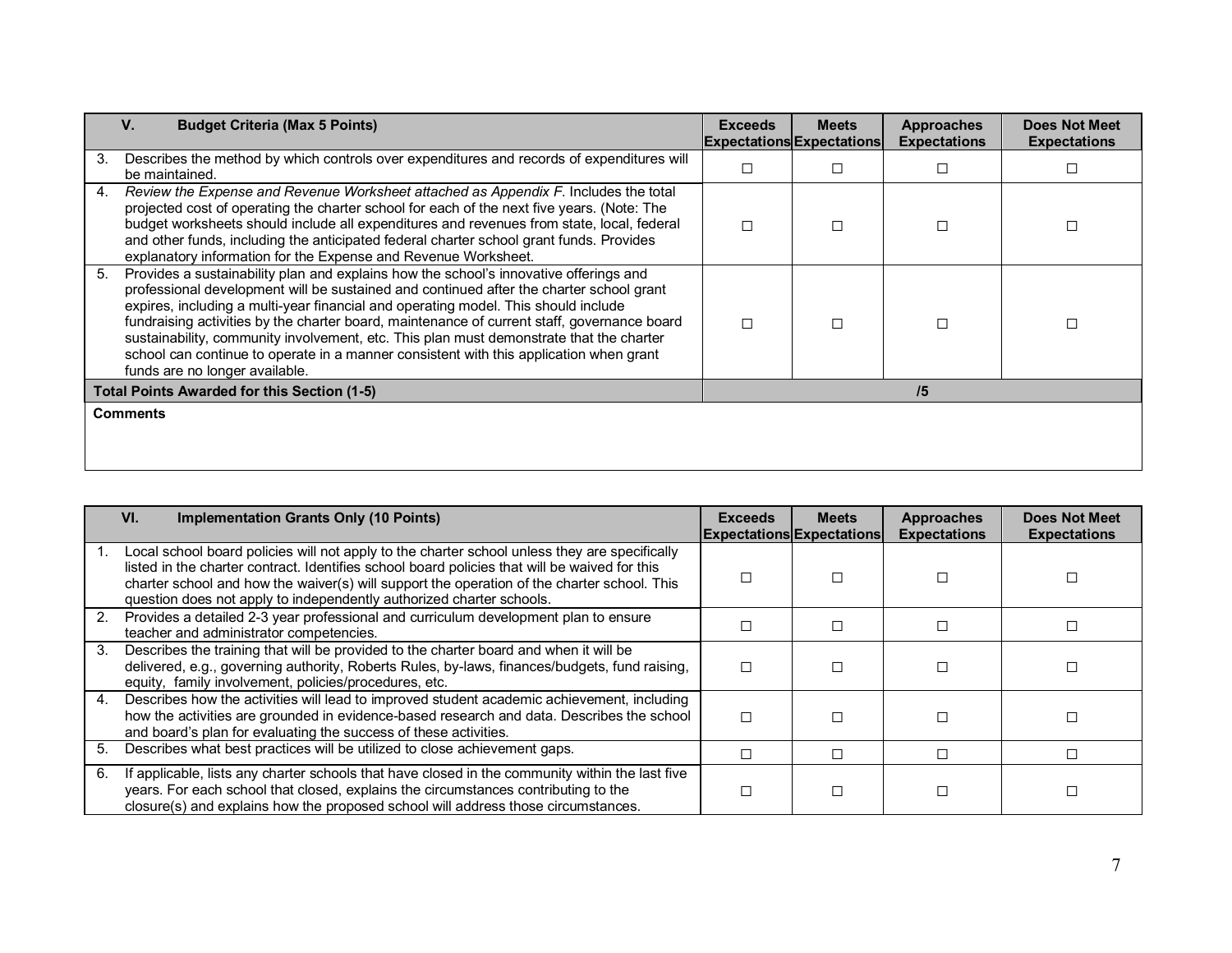| VI.<br>Implementation Grants Only (10 Points)                                                                                                      | <b>Exceeds</b> | <b>Meets</b><br><b>Expectations Expectations</b> | <b>Approaches</b><br><b>Expectations</b> | <b>Does Not Meet</b><br><b>Expectations</b> |  |
|----------------------------------------------------------------------------------------------------------------------------------------------------|----------------|--------------------------------------------------|------------------------------------------|---------------------------------------------|--|
| Describes student discipline practices that are or will be employed at the school and how<br>these practices are or will be implemented equitably. |                |                                                  |                                          |                                             |  |
| Total Points Awarded for this Section (1-10)                                                                                                       |                | 110                                              |                                          |                                             |  |
| <b>Comments</b>                                                                                                                                    |                |                                                  |                                          |                                             |  |
|                                                                                                                                                    |                |                                                  |                                          |                                             |  |
|                                                                                                                                                    |                |                                                  |                                          |                                             |  |
|                                                                                                                                                    |                |                                                  |                                          |                                             |  |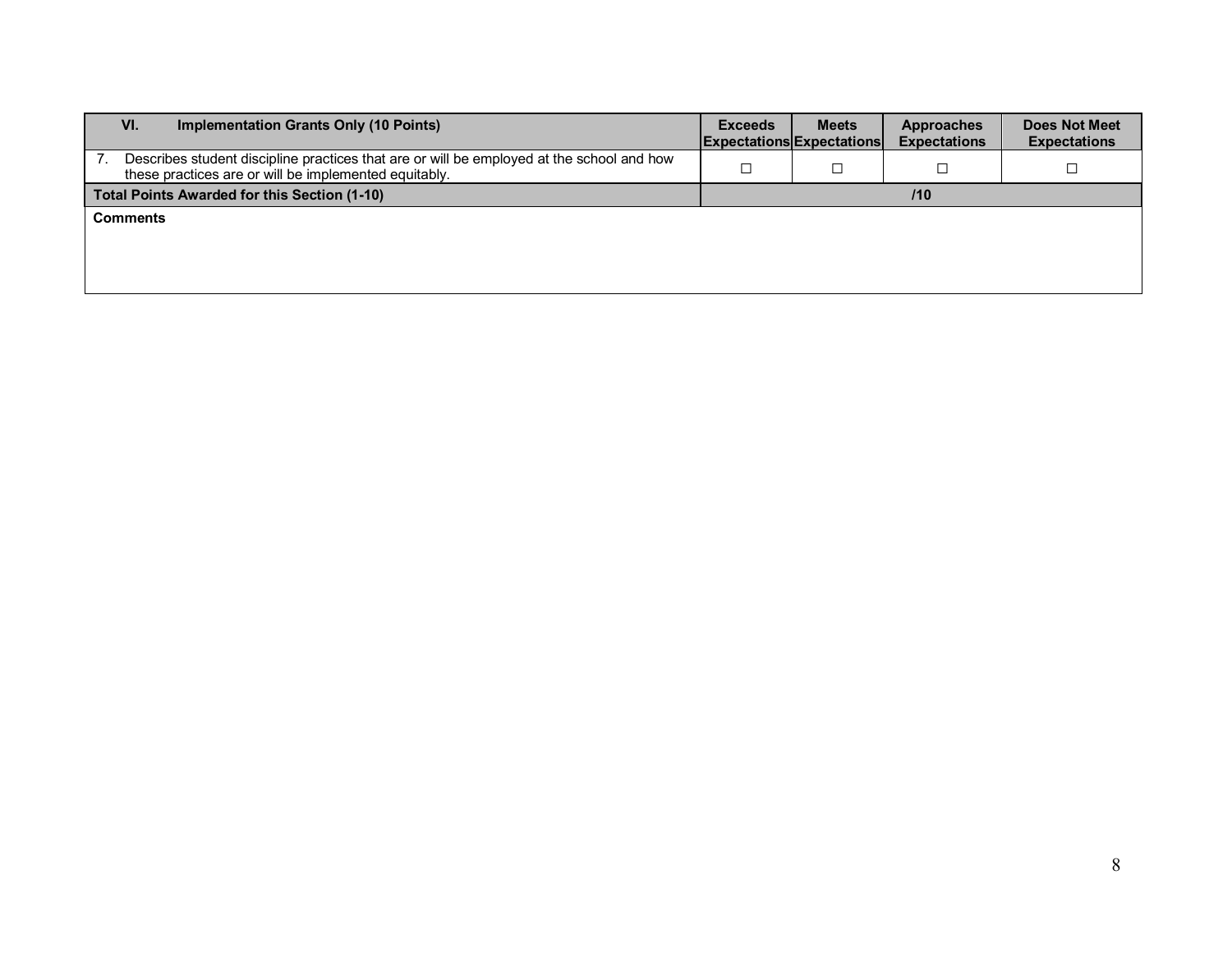|    | VII. | <b>Replication and Expansion Grants Only (10 Points)</b>                                                                                                                                                                                                                                                                                                                                                                                                                                                                                                                                                                | <b>Exceeds</b><br><b>Expectations Expectations</b> | <b>Meets</b> | <b>Approaches</b><br><b>Expectations</b> | <b>Does Not Meet</b><br><b>Expectations</b> |
|----|------|-------------------------------------------------------------------------------------------------------------------------------------------------------------------------------------------------------------------------------------------------------------------------------------------------------------------------------------------------------------------------------------------------------------------------------------------------------------------------------------------------------------------------------------------------------------------------------------------------------------------------|----------------------------------------------------|--------------|------------------------------------------|---------------------------------------------|
|    | 1.   | Review the data provided in Appendix G. These data must demonstrate three years of<br>evidence of the charter school's significant improvement in student achievement,<br>including positive outcomes for each subgroup of students (economically<br>disadvantaged students, students from major racial and ethnic groups, students with<br>disabilities, and English language learners) and for educationally disadvantaged<br>students (economically disadvantaged students, students with disabilities, migrant<br>students, English language learners, neglected or delinquent students, and homeless<br>students). |                                                    |              |                                          |                                             |
|    | a.   | Within Appendix G, provides student assessment results for all students and for each<br>subgroup of students for the last three (3) years of the charter school's operation.<br>Applicants are encouraged to submit data from multiple assessments that provide<br>evidence of student academic improvement trends over time. The data and explanatory<br>information provided must show substantial progress in improving student academic<br>achievement. Provides any explanatory information for the data.                                                                                                          | $\Box$                                             | $\Box$       | $\Box$                                   | $\Box$                                      |
|    | b.   | Within Appendix G, provides attendance and student retention data for the three (3)<br>most recently completed school years for all students and for each subgroup of<br>students. Provides any explanatory information for the data.                                                                                                                                                                                                                                                                                                                                                                                   | $\Box$                                             | $\Box$       | $\Box$                                   | $\Box$                                      |
|    | C.   | Within Appendix G, provides suspension and expulsion rates for the past three (3)<br>years for all students and each subgroup of students. Provides any explanatory<br>information for the data and demonstrates that the school's use of discipline is fair and<br>not excessive.                                                                                                                                                                                                                                                                                                                                      | $\Box$                                             | $\Box$       | $\Box$                                   | $\Box$                                      |
|    | d.   | Within Appendix G, provides graduation rates, if applicable, for the last three (3) years<br>of operation for all students and for each subgroup of students. Provides any<br>explanatory information for the data.                                                                                                                                                                                                                                                                                                                                                                                                     | $\Box$                                             | $\Box$       | $\Box$                                   | □                                           |
|    | е.   | Within Appendix G, provides a copy of the school's last three (3) school accountability<br>reports (School Report Card). Provides any explanatory information for the data.                                                                                                                                                                                                                                                                                                                                                                                                                                             | $\Box$                                             | $\Box$       | $\Box$                                   | $\Box$                                      |
|    | f.   | Within Appendix G, if applicable, provides any additional data as evidence of significant<br>improvement in student achievement, including positive outcomes for students with<br>disabilities and educationally disadvantaged students.                                                                                                                                                                                                                                                                                                                                                                                | $\Box$                                             | $\Box$       | $\Box$                                   | $\Box$                                      |
| 2. |      | Provides information on significant compliance and management issues encountered within<br>the last three (3) school years and how compliance issues were resolved.                                                                                                                                                                                                                                                                                                                                                                                                                                                     | $\Box$                                             | $\Box$       | $\Box$                                   | $\Box$                                      |
| 3. |      | If the applicant previously received a subgrant under this funding, describes how the<br>activities will be different from the activities in the previous grant.                                                                                                                                                                                                                                                                                                                                                                                                                                                        | $\Box$                                             | $\Box$       | $\Box$                                   | $\Box$                                      |
| 4. |      | Discusses how the existing high-quality charter school is thriving and financially viable and<br>how the newly replicated or expanded charter school will thrive and be financially viable.                                                                                                                                                                                                                                                                                                                                                                                                                             | $\Box$                                             | $\Box$       | $\Box$                                   | $\Box$                                      |
|    | а.   | Review the authorizer's most recent charter school annual report attached as Appendix<br>H. Provides any explanatory information for the authorizer report.                                                                                                                                                                                                                                                                                                                                                                                                                                                             | $\Box$                                             | $\Box$       | $\Box$                                   | $\Box$                                      |
|    | b.   | Review the governance board minutes for the past 12 months attached as Appendix I.<br>Provides any explanatory information for the governance board minutes.                                                                                                                                                                                                                                                                                                                                                                                                                                                            | $\Box$                                             | $\Box$       | $\Box$                                   | $\Box$                                      |
|    |      | <b>Total Points Awarded for this Section (1-10)</b>                                                                                                                                                                                                                                                                                                                                                                                                                                                                                                                                                                     | /10                                                |              |                                          |                                             |